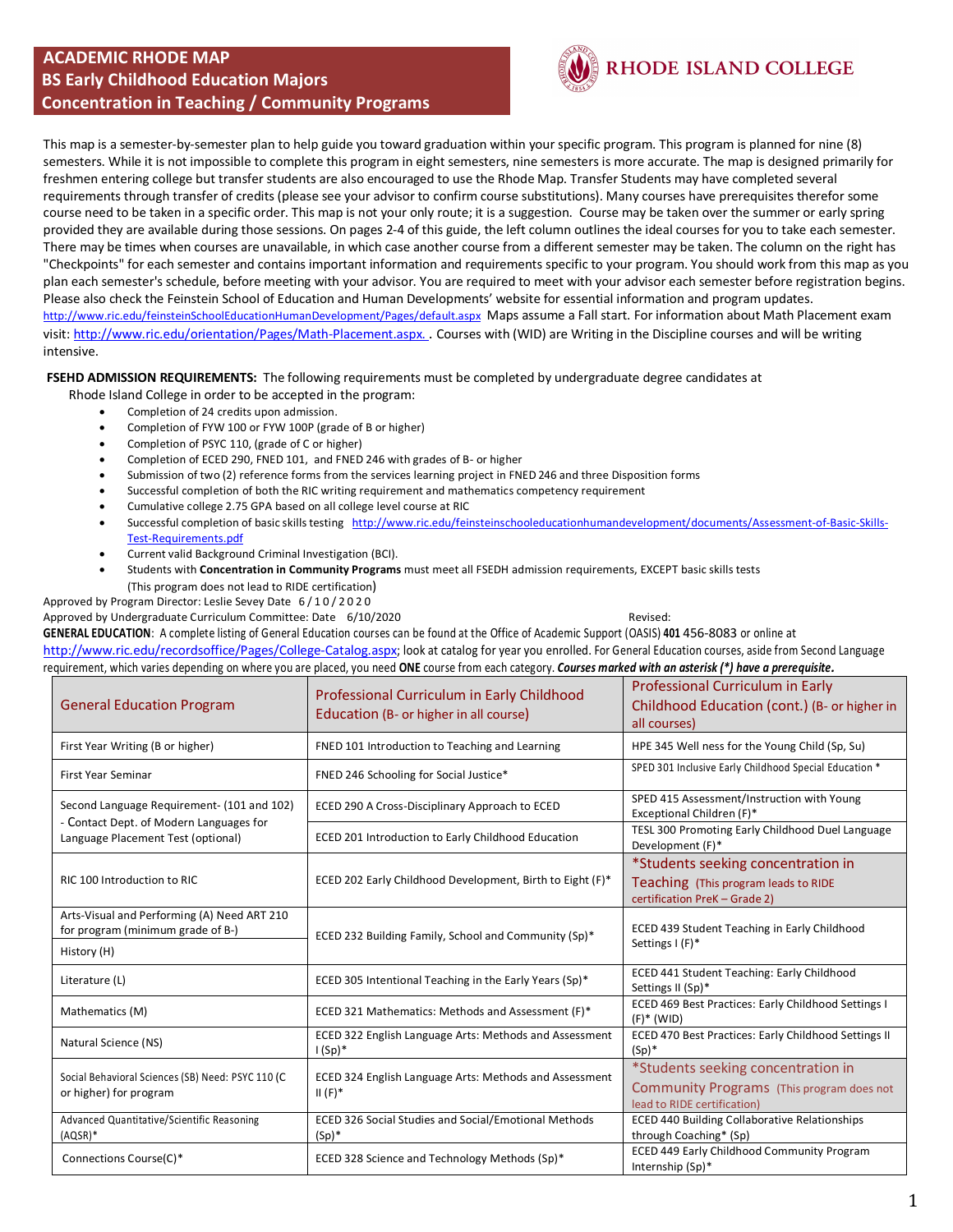### **ACADEMIC RHODE MAP BS Early Childhood Education Majors Concentration in Teaching / Community Programs**



| <b>SEMESTER 1</b>                                                                                 | <b>CR</b> | SEMESTER 1 CHECKPOINTS V                                                                                                                          |
|---------------------------------------------------------------------------------------------------|-----------|---------------------------------------------------------------------------------------------------------------------------------------------------|
| First Year Writing (FYW 100) or First Year Seminar<br>(FYS 100)                                   | 4         | Complete FYW grade of B or higher. FYW 100P is a 6 credit<br>□<br>option. To decide which to take, check the Directed Self-<br>Placement test at: |
| RIC 100 Introduction to Rhode Island College                                                      |           | http://www.ric.edu/firstyearwriting/Pages/default.aspx<br>Exempt if taking COLL 101, COLL 150, or HONR 150<br>$\Box$                              |
| GenEd: Course in Literature (L) OR Social Behavioral<br>(SB) choose PSYC 110 (minimum grade of C) | 4         | □<br>Minimum Grade of C required for PSYC 110                                                                                                     |
| Math Gen Ed. course                                                                               | 4         | □<br>Recommend MATH 139*; Prereq. Math competency/Placement exam                                                                                  |
| FNED 101 Introduction to Teaching and Learning                                                    | 2         |                                                                                                                                                   |
|                                                                                                   |           | □<br>Take/Pass FSEHD Basic skills test                                                                                                            |
| Requirements and GPA                                                                              |           | Complete Math competency requirement<br>□<br>Minimum GPA of 2.75<br>п                                                                             |
| # CREDITS EARNED                                                                                  | 15        | Make appointment with IM advisor in Sept. to discuss your schedule for next semester<br>□                                                         |

| <b>SEMESTER 2</b>                                     | <b>CR</b> | SEMESTER 2 CHECKPOINTS V                                                                 |
|-------------------------------------------------------|-----------|------------------------------------------------------------------------------------------|
| FYS 100 or FYW 100                                    | 4         | Complete FYS and FYW, for FYW, grade B or better                                         |
| GenEd. Course: Literature (L) OR Social Behavioral    | 4         | Minimum Grade of C required for PSYC 110<br>□                                            |
| (SB) choose PSYC 110 (minimum grade of C)             |           | PSYC 110 completed; satisfies Gen Ed (SB)<br>□                                           |
| GenEd.Course: Arts(A) choose ART 210 (minimum         | 4         | Need ONE from each Gen Ed. distribution                                                  |
| grade of B-); OR History (H); OR Natural Science (NS) |           |                                                                                          |
| ECED 201 Introduction to Early Childhood Education OR | 3         | Minimum Grade of B- required<br>□                                                        |
| ECED 290 A Cross Disciplinary Approach to ECED        |           |                                                                                          |
|                                                       |           | Take/Pass FSEHD Basic skills test                                                        |
|                                                       |           | Minimum of 32 earned credits                                                             |
| Requirements and GPA                                  |           | Minimum GPA of 2.75                                                                      |
| # CREDITS EARNED                                      | 15        | Make appointment with IM advisor in Feb. to discuss your schedule for next semester<br>◻ |

| <b>Summer</b>                                        | <b>CR</b> | Summer CHECKPOINTS                                         |
|------------------------------------------------------|-----------|------------------------------------------------------------|
| Gen Ed: Second Lang 101 /102 (Based on placement) if |           | Language placement test (optional)-contact Dept. of Modern |
| needed; or History (H) Gen Ed.                       |           | Languages                                                  |
|                                                      |           | Complete at least Second Language 101                      |

| <b>SEMESTER 3</b>                                                | <b>CR</b> | SEMESTER 3 CHECKPOINTS √                                                    |
|------------------------------------------------------------------|-----------|-----------------------------------------------------------------------------|
| GenEd.Course: Arts(A) choose ART 210 (minimum                    | 4         | Need ONE from each Gen Ed. distribution<br>□                                |
| grade of B-); OR History (H); OR Natural Science (NS)            |           |                                                                             |
| ECED 202 Early Childhood Development, Birth to Eight (F)*        | 3         | Minimum Grade of B- required<br>□                                           |
|                                                                  |           | Prereqs. ECED 290 and admission to program or by consent.<br>⊔              |
| ECED 201 Introduction to Early Childhood Education OR            | 3         | Minimum Grade of B- required<br>□                                           |
| ECED 290 A Cross Disciplinary Approach to ECED                   |           |                                                                             |
| FNED 246 Schooling for Social Justice*                           | 4         | $\Box$<br>Prereqs. FNED 101, FYW with a minimum grade of B, and 12 credits. |
|                                                                  |           | Need minimum B- in FNED 246                                                 |
| Gen Ed: Course Arts (A); History (H); or Literature (L); or PSYC | 4         | Complete PYSC 110; if tale Arts, choose ART 210<br>□                        |
| 110 Intro. to Psychology                                         |           | Grade of C or higher in PSYC 110; satisfies Gen Ed (SB)<br>□                |
|                                                                  |           | □<br>Attend School of Education (FSEHD) orientation for admission           |
|                                                                  |           | http://www.ric.edu/feinsteinSchoolEducationHumanDevelopm                    |
|                                                                  |           | ent/Pages/Admission-Requirements.aspx                                       |
|                                                                  |           | Apply for <b>FSEHD</b> admission at the end of this semester<br>□           |
| Requirements and GPA                                             |           | Take / Pass FSEHD Basic skills test                                         |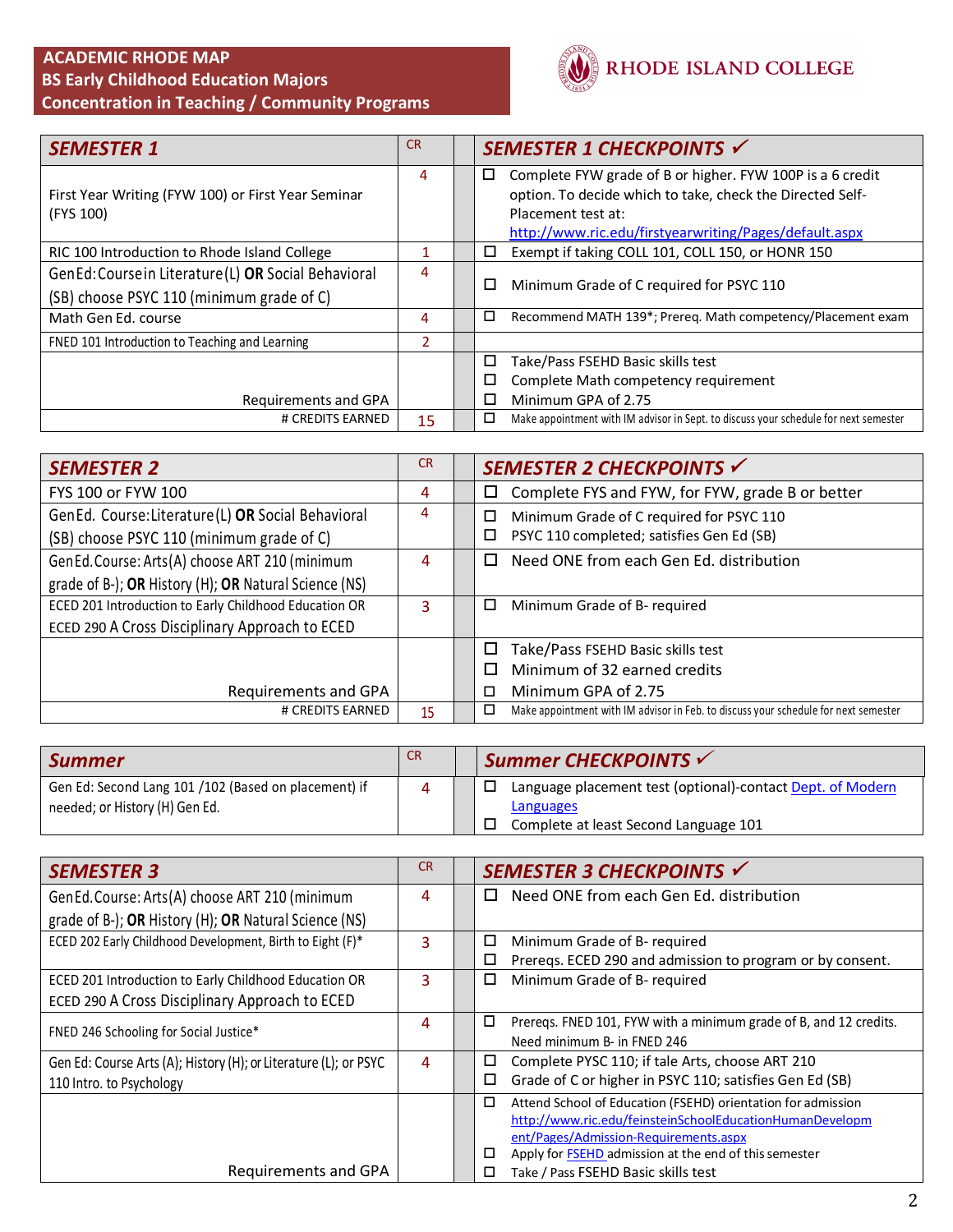#### **ACADEMIC RHODE MAP BS Early Childhood Education Majors**

 **Concentration in Teaching / Community Programs** 



## RHODE ISLAND COLLEGE

 $\Box$  Minimum of 48 earned credits and minimum GPA of 2.75

# CREDITS EARNED  $\begin{array}{|c|c|c|c|c|}\n\hline\n\text{18} & \text{I} & \text{I} & \text{Make appointment with IM advisor in Sept. to discuss your schedule for next semester}\n\hline\n\end{array}$ 

## **APPLY TO FSEHD EARLY CHILDHOOD PROGRAM for this semester**

| <b>SEMESTER 4</b>                                                                                       | <b>CR</b> | SEMESTER 4 CHECKPOINTS √                                                                                   |
|---------------------------------------------------------------------------------------------------------|-----------|------------------------------------------------------------------------------------------------------------|
| ECED 232 Building Family, School and Community Partnerships<br>$(Sp)^*$                                 | 3         | Prereq. admission to ECED program, or consent<br>□                                                         |
| ECED 322 English Language Arts: Methods and<br>Assessment I (Sp)*                                       | 4         | Preregs. ECED 305 and ECED 326, or consent; concurrent with<br>□<br><b>ECED 328</b>                        |
| ECED 328 Science and Technology Methods (Sp)*                                                           | 4         | Preregs. ECED 305 and ECED 326, or consent; concurrent with<br>0<br><b>ECED 322</b>                        |
| SPED 301 Inclusive Early Childhood Special Education *                                                  | 3         | Prereq. admission to ECED program, or consent<br>□                                                         |
| SUMMER SESSION: GenEd. Course: Arts(A) choose ART 210<br>(minimum grade of B-); OR Natural Science (NS) | 4         | ART 210 satisfies Gen Ed (A)<br>□                                                                          |
| Requirements and GPA                                                                                    |           | Take/Pass Praxis Certification Exams<br>□<br>Minimum of 48 earned credits<br>п<br>Minimum GPA of 2.75<br>п |
| # CREDITS EARNED                                                                                        | 14        | Make appointment with advisor in Feb. to discuss your schedule for next semester<br>П                      |

| <b>Summer</b>                                          |  | Summer CHECKPOINTS                               |
|--------------------------------------------------------|--|--------------------------------------------------|
| Gen Ed: Second Lang 102 (Based on placement) if needed |  | Complete Second Language 102 if needed<br>$\Box$ |

| <b>SEMESTER 5</b>                                                    | <b>CR</b> | SEMESTER 5 CHECKPOINTS √                                                                                                |
|----------------------------------------------------------------------|-----------|-------------------------------------------------------------------------------------------------------------------------|
| Gen Ed: (C) Connections Course*                                      | 4         | Prereqs. 45 completed credits and FYW and FYS.<br>□                                                                     |
| ECED 321 Mathematics: Methods and Assessment (F)*                    | 4         | Prereqs. ECED 305, ECED 322, ECED 326, ECED 328; concurrent<br>□<br>with ECED 324                                       |
| ECED 324 English Language Arts: Methods and<br>Assessment II (F)*    | 4         | Prereqs. ECED 305, ECED 322, ECED 326, ECED 328; concurrent<br>□<br>with ECED 321                                       |
| TESL 300 Promoting Early Childhood Dual Language<br>Development (F)* |           | Prereqs. ECED 290 and admission to ECED program<br>ш                                                                    |
| Requirements and GPA                                                 |           | Take/Pass Praxis Certification Exams<br>□<br>Minimum GPA of 2.75<br>п<br>Grade of B- or higher in all ECED courses<br>□ |
| # CREDITS EARNED                                                     | 15        | Make appointment with advisor in Sept. to discuss your schedule for next semester<br>□                                  |

| <b>SEMESTER 6</b>                                                       | <b>CR</b> | SEMESTER 6 CHECKPOINTS √                                                                             |
|-------------------------------------------------------------------------|-----------|------------------------------------------------------------------------------------------------------|
| Advanced Quantitative/Scientific Reasoning (Gen Ed-AQSR)*               | 4         | Preregs. are Gen Ed-NS and/or Gen Ed-M<br>□                                                          |
| HPE 345 Wellness for the Young Child (Sp, Su)*                          | 3         | Prereq. admission into the ECED program<br>□                                                         |
| ECED 305 Intentional Teaching in the Early Years $(Sp)^*$               | 4         | □<br>Prereq. admission to ECED program, concurrent with ECED<br>326                                  |
| ECED 326 Social Studies and Social/Emotional Methods (Sp)*              | 4         | □<br>Prereq. admission to ECED program, concurrent with ECED<br>305                                  |
| SPED 415 Early Childhood Developmental Screening<br>and Assessment (F)* | 3         | Prereg. SPED 301, or is consent of Chair<br>□                                                        |
|                                                                         |           | ◻<br><b>Complete Community Service Hours</b><br><b>Attend Mandatory Student Teacher Meeting</b><br>⊏ |
|                                                                         |           | Minimum GPA of 2.75<br>г<br>◻<br>Grade of B- or higher in all ECED courses                           |